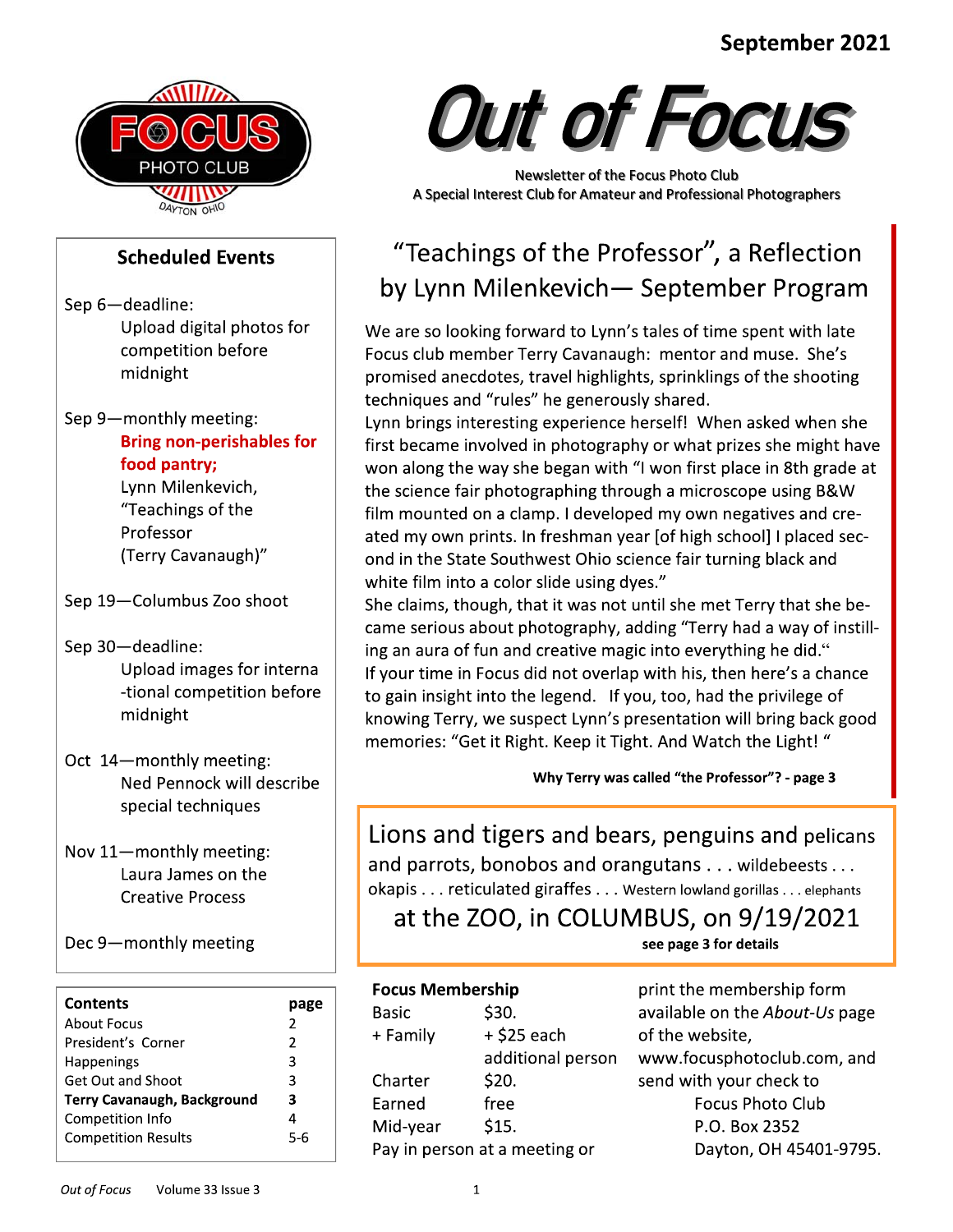## September 2021

Focus Photo Club meets on the 2nd Thursday of the month, July-May, from 6:45-9:00 pm at Central Christian Church, 1200 Forrer Blvd, Kettering, OH. Guests are welcome.

Find Focus Photo Club on the web at

https://www.focusphotoclub.com, for rules and regulations, history of competition results, images from the most recent competition and links to some members' personal web pages.

**Check Focus Photo Club on Facebook** for conversations between members, timely reminders, and the latest on group outings.

**Send mail to Focus Photo Club** P.O. Box 2352 Dayton, OH 45401-9795

The newsletter, Out of Focus, is published monthly to inform members and friends of Focus Photo Club about club events, club competition, and other photography/photographer items of interest. Distribution is via email. A copy is also posted on www.focusphotoclub.com.

Do you have news? If you've received kudos for your work (a sale, an award, a special use of your photos) or you have recommendations for local photo events / ops, we want to know. Out of Focus is a great place to share information with fellow members!

Do you have corrections to or suggestions for the newsletter content? Contact pelliott1@woh.rr.com.

| <b>Executive Board 2021-2022</b> |                      |  |  |
|----------------------------------|----------------------|--|--|
| President                        | Judy Fellner         |  |  |
| Admin VP                         | Stephen Goldberg     |  |  |
| <b>Competition VP</b>            | Louise Haws          |  |  |
| Digital Comp VP                  | Janet Bollinger      |  |  |
| Secretary                        | Kathy Moore          |  |  |
| Treasurer                        | Joyce Willis         |  |  |
| Historian                        | Julie Lucht          |  |  |
| Program Chair                    | Tom Entingh          |  |  |
| Newsletter PR                    | Pat Elliott          |  |  |
| Hospitality                      | Pat McCarthy         |  |  |
| Webmaster                        | Susan Willin         |  |  |
| Site Liaison                     | John Murphy          |  |  |
| Co-founder                       | Nancy Roach (d.)     |  |  |
| Co-founder                       | Brook Brandewie (d.) |  |  |

### **President's Corner**

Ah, September! Hoping it brings some relief in temperatures and the start of the fall colors.

There are some exciting meetings coming and events planned. Lynn Milenkevich is presenting the 'Teachings of the Professor (Terry Cavanaugh)' this month. For those that didn't know Terry, there is more information about him and Lynn in this newsletter.



Our theme this month is 'Reflection'. Is that metaphorical or literal? I can't wait to see your interpretations.

Denice Martz, published and acclaimed photographer, will share her 'Art from the Heart'. 'Art from the Heart' is a segment Linda Madden started a couple years ago and is intended to give an up-close and personal look at our members and why they love photography.

We look forward to Ned Pennock's October program providing all his secrets to achieving Photographer of the Year.... Ok maybe not all his secrets but we are all fans of his creativity and technique and will learn more about that.

Happy birthday Focus Photo Club. November is our club birthday. Bill Brandewie whose late wife, Brook, was one of the founding members, will take a couple minutes to share that memory. After, we have Laura James' program to look forward to. And can we have our camera-ready smiles ready so we can capture a group photo?

Dang my 300-word count isn't enough to tell you about all the things yet to come! Don't forget, Digital uploads deadline September 6<sup>th</sup> and 7:15pm Thursday for prints and see our website and Facebook for the most up to date information.

See you on September 9th. Let's make this a September to remember!

**Judy Fellner Club President**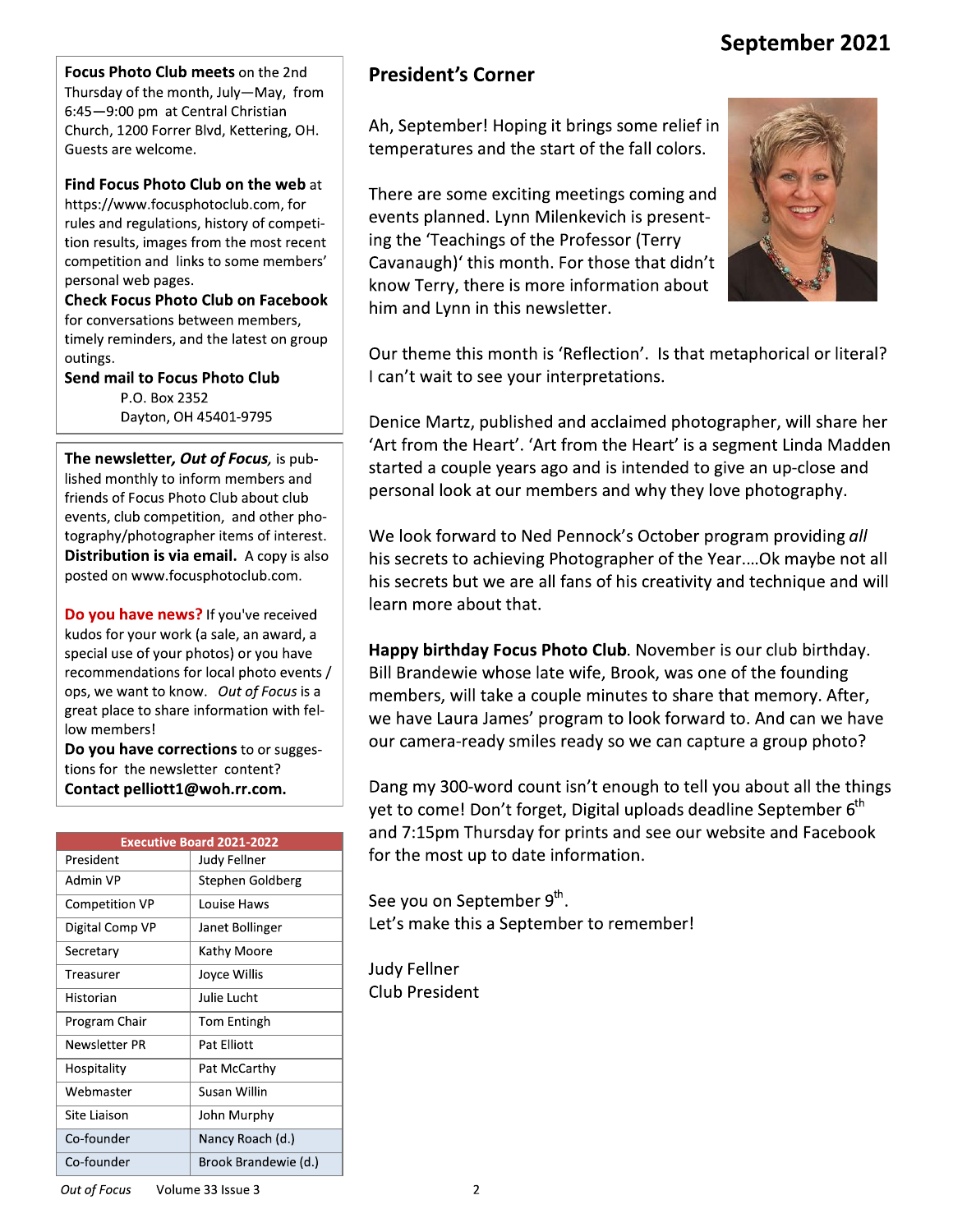# September 2021

## Keep an eye on Focus Photo's Facebook page for info on "unofficial" photo ops ....

Meanwhile, use the Get Out and Shoot Themes as motivation to vary your modus operandi. Post resulting photos on the group's Facebook page any time prior to the associated month's meeting. If you'd welcome critique, say so in your post. Note that this list is not identical to or a substitute for competition themes.

## **Zoo Shoot Details**

9/19/2021 at the Columbus Zoo (Hrs 9:00 am-7:00 pm on Sundays) See columbuszoo.org for admission and parking info, maps of the park, and the official word on zoo regulations.\* Kathy Moore suggests purchasing tickets in advance; they are not limited to a specific date, so if plans change you can use them later.

You can wander the zoo at will, or join others at 9:30 at the Black Bear exhibit just as you enter the park, #6 on the map. Regardless, don't miss lunch together: 1:00 at the Congo River Market, #38 on the map. The Zoo Shoot is an official Focus Photo Club outing. That means, besides having a good time, you can enter photos you take there in the club's People's Choice Competition.

Talk to Kathy if you have questions. As always, last minute updates will be posted on Facebook.

\*Masks are recommended inside buildings. Masks are required, regardless of vaccinations, in certain areas.

### **Get Out and Shoot Themes** aka FACEBOOK **Photo Challenges**

(see page 4 for competition themes)

| 2021 |                             |  |
|------|-----------------------------|--|
| Jul  | Patriotic                   |  |
| Aug  | A Street Scene              |  |
|      | (Street Photography)        |  |
| Sep  | What Is It? (Dave Lundy     |  |
|      | Memorial Tribute)           |  |
| Oct  | Spooky                      |  |
| Nov  | <b>Fall Covered Bridges</b> |  |
| Dec  | Sparkle (Night Lights/      |  |
|      | Bokeh)                      |  |
| 2022 |                             |  |
| Jan  | Shadow Play                 |  |
| Feb  | <b>Dynamic Tension</b>      |  |
| Mar  | Sham-Rockin'                |  |
|      | (All Things Irish / Musical |  |
|      | Instruments / Rocks)        |  |
| Apr  | City Shapes                 |  |
| Mav  | Park Patterns               |  |

### **Terry Cavenaugh, Background Courtesy of Lynn Milenkevich**

From Cincinnati, Ohio, Terry began photographing in 1980. He graduated from UC in Marketing and Business Administration.

At the Cincinnati Arts Consortium Terry met his mentor Kazik Pazovski, a wellknown artist and photographer in Mount Adams. He became his assistant

dent teaching during this time.

tute of Photography in Dayton, Terry worked in from Canon that included: Adam Jones, George studio photography as a commercial advertising Lepp and Lewis Kemper. He also led many field photographer and assistant.



He taught photography for Sinclair College, the University of Cincinnati adult education programs (Anderson High School), Five Rivers Metro Parks, the Cincinnati Nature Center and the Cincinnati Women's Club. Many of his images were published both nationally and internationally.

In 2008 he was Photographer of the Year in Focus Photo Club, and in 2010-11 Terry received the Focus Founders

at Pazovski's School of Photography and began stu- Award for outstanding service to the Club as Chairperson on the board of directors.

Next, degreed in photography from The Ohio Insti- As Chairperson, Terry arranged guest lecturers trips and coached members, which is where he acquired the nickname "The Professor"!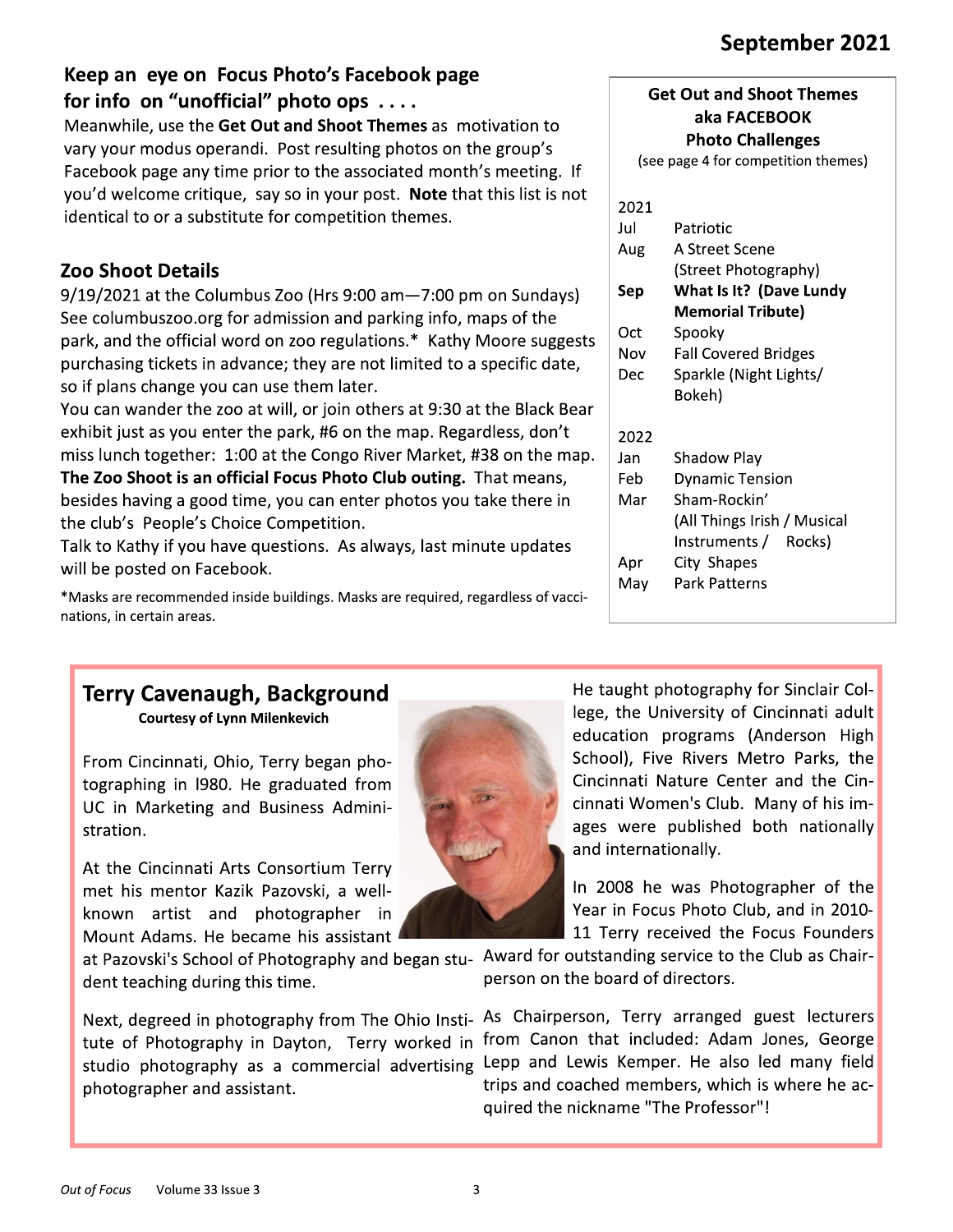## September 2021

| <b>Competition Themes</b> |                    |  |  |  |
|---------------------------|--------------------|--|--|--|
| 2021                      |                    |  |  |  |
| Jul                       | In Camera Abstract |  |  |  |
| Aug                       | Liquid             |  |  |  |
| Sep                       | Reflection         |  |  |  |
| Oct                       | Dark and Moody     |  |  |  |
| Nov                       | Thankful for       |  |  |  |
| Dec                       | Tis the Season     |  |  |  |
|                           |                    |  |  |  |

**Shapes and Patterns** 

**Backlighting** 

**Color Explosion** 

Green

In Bloom

2022

Jan

Feb

Mar

Apr

May

**Focus Photo holds a monthly photo competition** for printed images and projected digital images. The optional competition theme for the month adds a challenge, or maybe an incentive, for the photographers. 1st, 2nd, 3rd, and Honorable Mention places are recognized in each category. Points based on placement level are accumulated towards End-of-Year awards.

"Winning" aside, we all benefit from seeing each others' work. Participation is a great opportunity for honing technique, stepping outside of usual subject arena, building a critical eye.

A qualified member (dues must have been paid, the member must be present at the meeting\*) may enter up to 4 photos per month but no more than 2 per category. Digital entries must be uploaded by 11:59 pm on the Monday prior to the monthly meeting. Print entries must be signed in at the meeting no later than 7:15.

\* A member may compete one time per year without being present. See complete rules on the Competition page of the website, www.focusphotoclub.com.

|                                   | <b>Competition Categories</b> |         |               |   |
|-----------------------------------|-------------------------------|---------|---------------|---|
|                                   |                               | Printed | Projected     |   |
|                                   | Theme<br>Open                 |         | Theme<br>Open |   |
| <b>Color Standard</b>             | X                             | X       | X             | x |
| Color<br><b>Unlimited Editing</b> | x                             | X       | X             | x |
| Monochrome<br>Unlimited Editing   | x                             |         | x             |   |



### **International Competition!**

Members of Kettering and District Photographic Society in England, Corio Bay Camera Club in Australia, and Focus Photo, right here, will once again challenge (PhotoContest Pro will accept the 1920 px horizontal each other: who creates the best images.

Focus members may submit up to 3 entries each. Entries must be submitted via PhotoContest Pro by midnight on 9/30/2021. Focus Exec Board will select the top 25 images to be forwarded to the international judges. The rules are the same as for our unlimited editing categories, except due to equipment limita-

tions, maximum pixel size is 1920 horizontal x 1080 vertical. Pay attention so that your image is not cropped after submission in a way you didn't intend. edge.)

So, pick your 3 best images and submit them! International Exposure! International Renown! **International Fame!** Be the best in three different time zones! On three different continents! All at the same time!

Looking for ways to improve your competition entries? New at our regular monthly meetings: Photoshop "Office Hours" with Stan and Susan (Rohrer and Willin respectively). Come early. They're available starting at 6:00. Bring your questions. Enjoy one-on-one hands-on tutoring. Leave with new tools.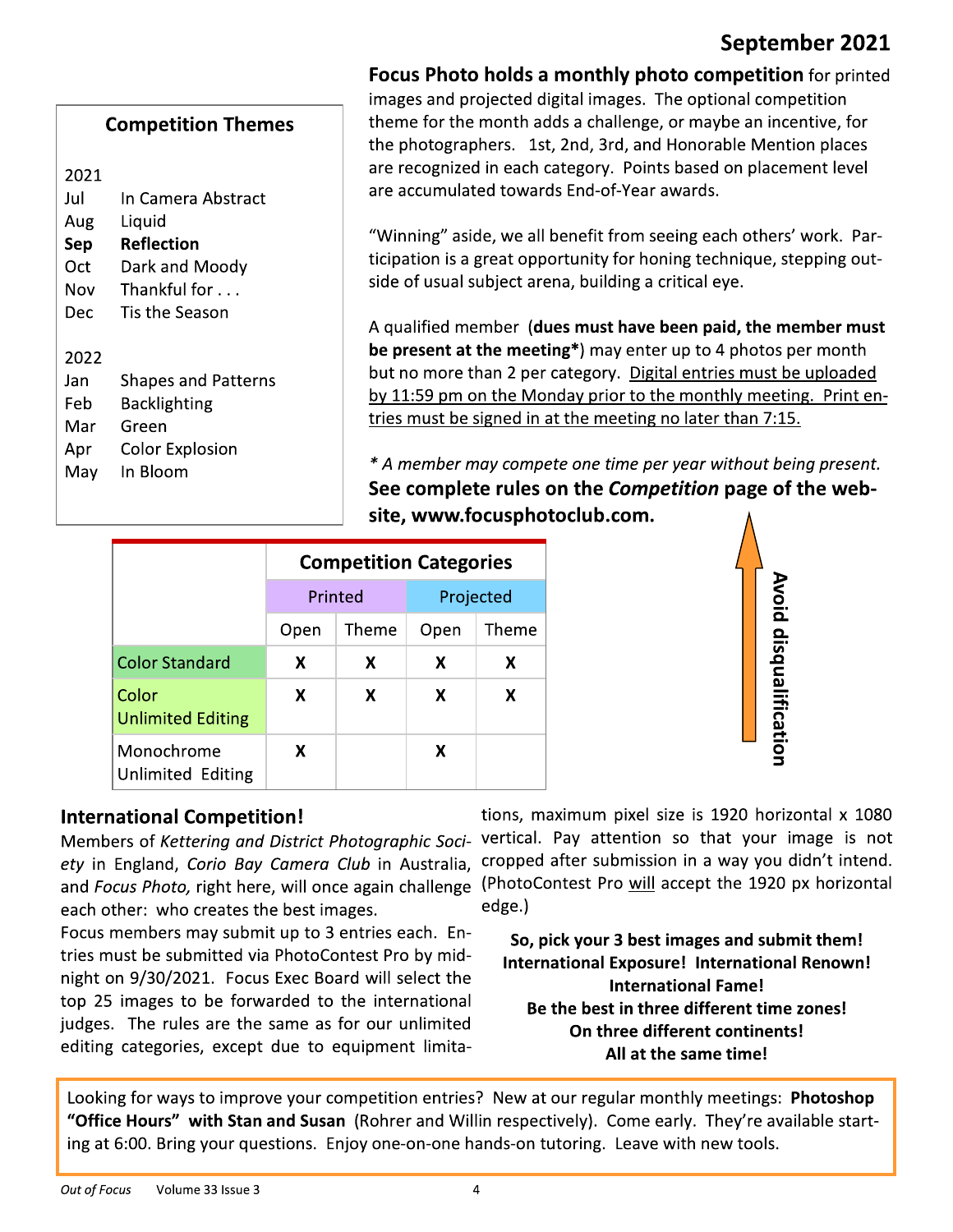#### <u>- Se se estadounidense en la construcción de la construcción de la construcción de la construcción de la cons</u> <u>eptember 2021 </u>

### August Printed Image Competition Results

|                    |                        | <b>August Printed Image Competition Results</b>  |                     |                                              |
|--------------------|------------------------|--------------------------------------------------|---------------------|----------------------------------------------|
|                    |                        | <b>OPEN</b>                                      |                     | <b>THEME, Liquid</b>                         |
|                    |                        | <b>Printed Color Standard Open</b>               |                     | <b>Printed Color Standard Theme</b>          |
|                    | 1st(23) Sally Oberbeck | Sunset Sail                                      | 1st(22) Al Ritchie  | <b>Cedar Falls</b>                           |
|                    | Sally Oberbeck         | Deer with 2 Newborns                             | 2nd(18) Stan Rohrer | Hot Tub                                      |
|                    |                        | 2nd(21) Stephen Goldberg/Beaver Tail Lighthouse  |                     |                                              |
|                    |                        | Stephen Goldberg/Water Over the Rocks            |                     |                                              |
|                    | Stan Rohrer            | Hurricane Ride                                   |                     |                                              |
|                    | Louise Haws            | Prairie Hummer                                   |                     |                                              |
|                    | 3rd(20) Stan Rohrer    | Lacewing                                         |                     |                                              |
| HM(19) Richard Fox |                        | I Want My Mommy                                  |                     |                                              |
|                    | <b>Richard Fox</b>     | Marbled Orb Weaver                               |                     |                                              |
|                    | Al Ritchie             | Charm, Ohio                                      |                     |                                              |
|                    |                        | <b>Printed Color Unlimited Editing Open</b>      |                     | <b>Printed Color Unlimited Editing Theme</b> |
|                    |                        | 1st(24) Stephen Goldberg/Bass Harbor Lighthouse  | 1st(24) Ned Pennock | Cheers                                       |
|                    |                        | 2nd(20) Stephen Goldberg/Rushing Waters          | 2nd(20) Richard Fox | <b>Evening Peace</b>                         |
|                    |                        | Lynn Milenkevich Yellow on Black                 | <b>Richard Fox</b>  | <b>Rushing Creek</b>                         |
|                    | 3rd(18) Tom Temple     | Earls Blind                                      |                     |                                              |
|                    | Tom Temple             | The Full Bear                                    |                     |                                              |
|                    | Ned Pennock            | Screech Owl                                      |                     |                                              |
|                    |                        | <b>Printed Monochrome Unlimited Editing Open</b> |                     |                                              |
|                    | 1st(24) Louise Haws    | <b>Building the Nest</b>                         |                     |                                              |
|                    | 2nd(21) Stan Rohrer    | 769 #539                                         |                     |                                              |
|                    | Sally Oberbeck         | Spring Stream in the Smokys                      |                     |                                              |
|                    | 3rd(20) Sally Oberbeck | Egret Out on a Limb                              |                     |                                              |

### August Projected Image Competition Results

| 3rd(20) Sally Oberbeck<br>T. | Egret Out on a Limb                               |                       |                                       |
|------------------------------|---------------------------------------------------|-----------------------|---------------------------------------|
|                              |                                                   |                       |                                       |
|                              | <b>August Projected Image Competition Results</b> |                       |                                       |
|                              | <b>OPEN</b>                                       |                       | <b>THEME, Liquid</b>                  |
|                              | <b>Projected Color Standard Open</b>              |                       | <b>Projected Color Standard Theme</b> |
| 1st(23)<br>Kathy Moore       | Hi Hyacinth                                       | 1st(24) Ned Pennock   | Cascading Syrup                       |
| 2nd(21) Kathy Moore          | I'm So Pretty                                     |                       | 2nd(22) Merete Hvalshagen/Liquid Gold |
| 3rd(19) Alison Bour          | Go Bucs!                                          | 3rd(21) Joann Jozwiak | Frog Makin' Waves                     |
| Alison Bour                  | One Old Tired Turtle                              | Joann Jozwiak         | Oil and Water World                   |
| HM(18) Crystal Allen         | My Favorite Sunset Spot                           | John Murphy           | Wet Web                               |
| Pat Elliott                  | Cone Flower                                       | Scott Young           | Water Cannons at Sunset               |
|                              | Merete Hvalshagen/Spiky, but Friendly             | HM(20) Crystal Allen  | Water Fun                             |
| Joann Jozwiak                | Dried Flowers in the Sun                          |                       |                                       |
| Joann Jozwiak                | Red Wing Blackbird                                |                       |                                       |
| Phyllis Morrow               | Single Peony                                      |                       |                                       |
| Scott Young                  | <b>TIME to Rise and Shine</b>                     |                       |                                       |
|                              |                                                   |                       |                                       |

### August's Projected Image Results continued on page 6